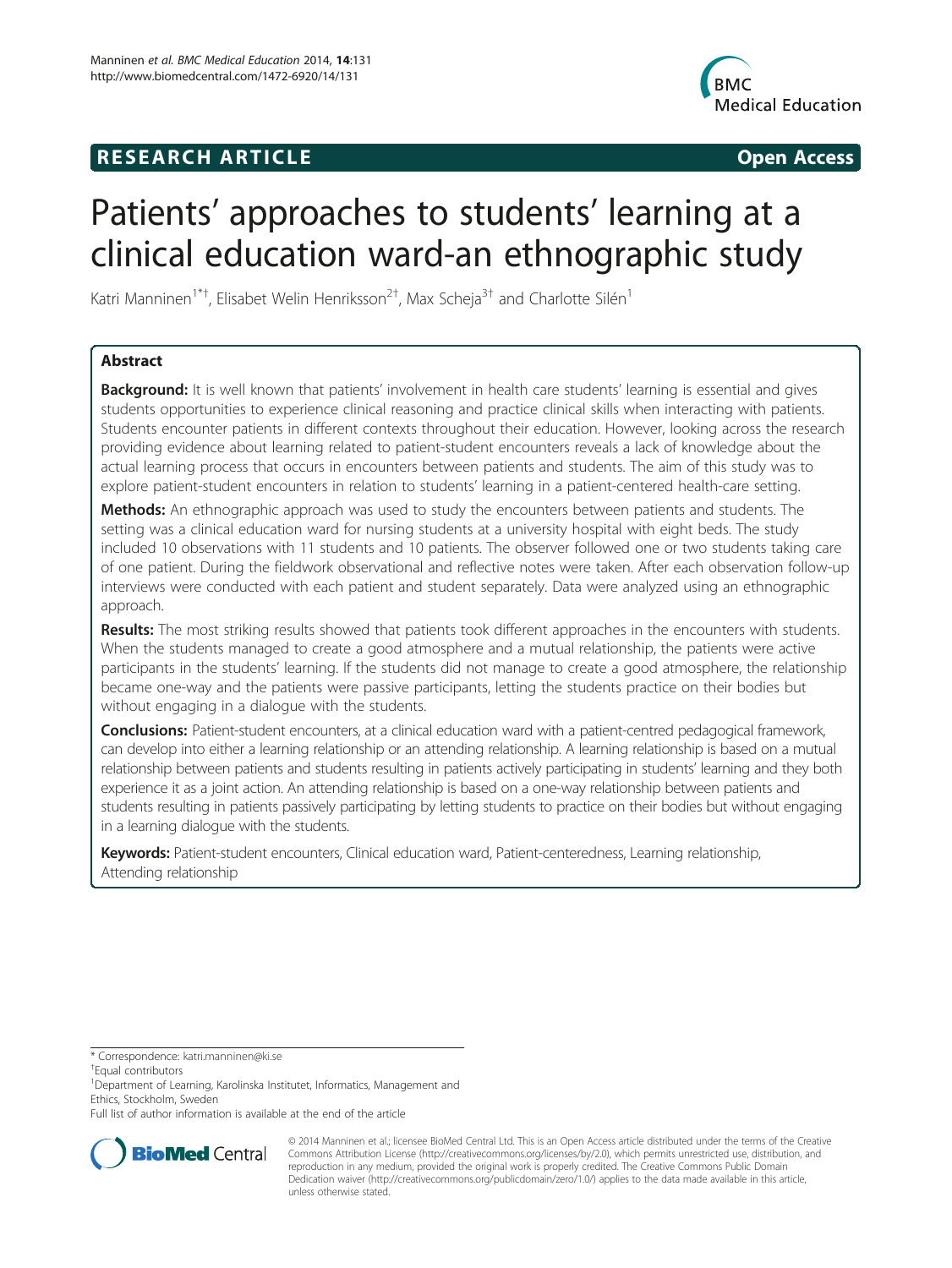## Background

Patients' involvement in health care students' education in clinical settings is often taken for granted. Learning to take care of and to treat patients are essential parts of the education for all health-care professionals. The focus of the present study is nursing students at a clinical education ward. Since encounters with patients are common in many health-care professions, the intention is to provide knowledge about patients' approaches to students' learning in clinical practice, not only for nursing students, but also more generally for students studying to become health-care professionals in different fields. In research about patients' involvement in students' learning, both profession-specific aspects and aspects that are not tied specifically to a particular profession are highlighted. Patients can provide opportunities for students to practice clinical skills and to provide information as experts of their own illness or disability [\[1,2](#page-7-0)]. Patients may be real patients or actors who have been trained to simulate illness and teach or instruct students [[3\]](#page-7-0). Looking across the research on patient involvement in students' clinical training reveals a lack of knowledge about the learning processes that actually occur in encounters between health-care students' and patients in clinical settings.

Research has shown that patients' experiences of their own involvement in students' learning are mainly positive and they are accustomed to the presence of students. Patients may express feelings of empowerment and self-worth by sharing experiences of illness and care and by letting students train practical skills. Helping students to learn can also give patients satisfaction [[4-6](#page-7-0)]. However, not all experiences are positive. Studies have also revealed that patients may express concerns about students' access to patient records and discussing personal matters. Patients' negative statements are also related to encountering uncertain or disinterested students and exclusion of communication between student and supervisor [\[5](#page-7-0)-[8\]](#page-7-0).

Suikkala and Leino-Kilpi [[9](#page-7-0)] found that the relationship between patients and students has an impact on students' learning. Students can focus on either just performing tasks given by supervisors or performing care directed by the patients' requirements and expectations. Stockhausen [[10\]](#page-7-0) emphasizes that learning occurs through the relationships between patient and student. So research suggests that the nature of the relationship between patient and student is important both for patients' experiences and for students' learning. Manninen et al. [[11,12\]](#page-7-0) found that a mutual relationship between patient and student constitutes the basis of students' learning. When this mutual relationship exists, students experience external and/or internal authenticity in their learning process. External authenticity is experienced by being at a real ward and taking care of real patients. Internal authenticity refers to the experience of belonging by creating a relationship with patient and making a contribution to their care. Students' experiences of both external and internal authenticity influence their learning process, resulting in deep learning, which is described by Marton and Booth [[13\]](#page-7-0).

The present study draws on a theoretical framework that allows learning to be seen as a complex phenomenon involving cognitive, socio-cultural and emotional aspects. Learning is viewed as an active construction process based on the individual's understanding, thinking, action and interaction [[14-16\]](#page-7-0), involving a transformative meaningmaking process and resulting in new or modified interpretations of perceptions and experiences [\[17](#page-7-0)]. Meaning -making here refers to a process of knowledge construction through which students make sense of their experiences in interaction with other people and the actual context in which they find themselves [[14,16\]](#page-7-0).

Previous research [\[1,2,4](#page-7-0)-[6](#page-7-0)] has shown that the interaction between patients and students is pivotal in students' learning in clinical settings. That conclusion is mainly based on interviews and questionnaires [\[5-7\]](#page-7-0). In order to get a deeper understanding of what actually happens in such settings we need to study the interaction between patients and students. The aim of the present study is to explore patientstudent encounters in relation to students' learning in a patient-centered health-care setting.

## **Methods**

#### Design

This study forms part of a project exploring students' learning at a clinical education ward from different perspectives using qualitative interpretative approaches. The present study focuses on patient-student encounters using an ethnographic approach allowing exploration of social interactions in naturalistic settings and collecting data from different sources such as observations and interviews [\[18,19](#page-7-0)].

#### Setting

Data were collected at a clinical education ward at a department of infectious diseases at a university hospital in Sweden. The ward has eight beds training nursing students either at the beginning or at the end of their education. Fifteen students are simultaneously doing their clinical practice for six weeks. Four nurses, a nursing assistant, a clinical lecturer and a physician serve as supervisors and guarantee patient safety. A physiotherapist, an occupational therapist, a dietician and a counselor are also linked to the ward. Three supervisors (two nurses and a nursing assistant) work the morning shift and two supervisors (nurses) work the evening shift. During the night shift a nurse and a nursing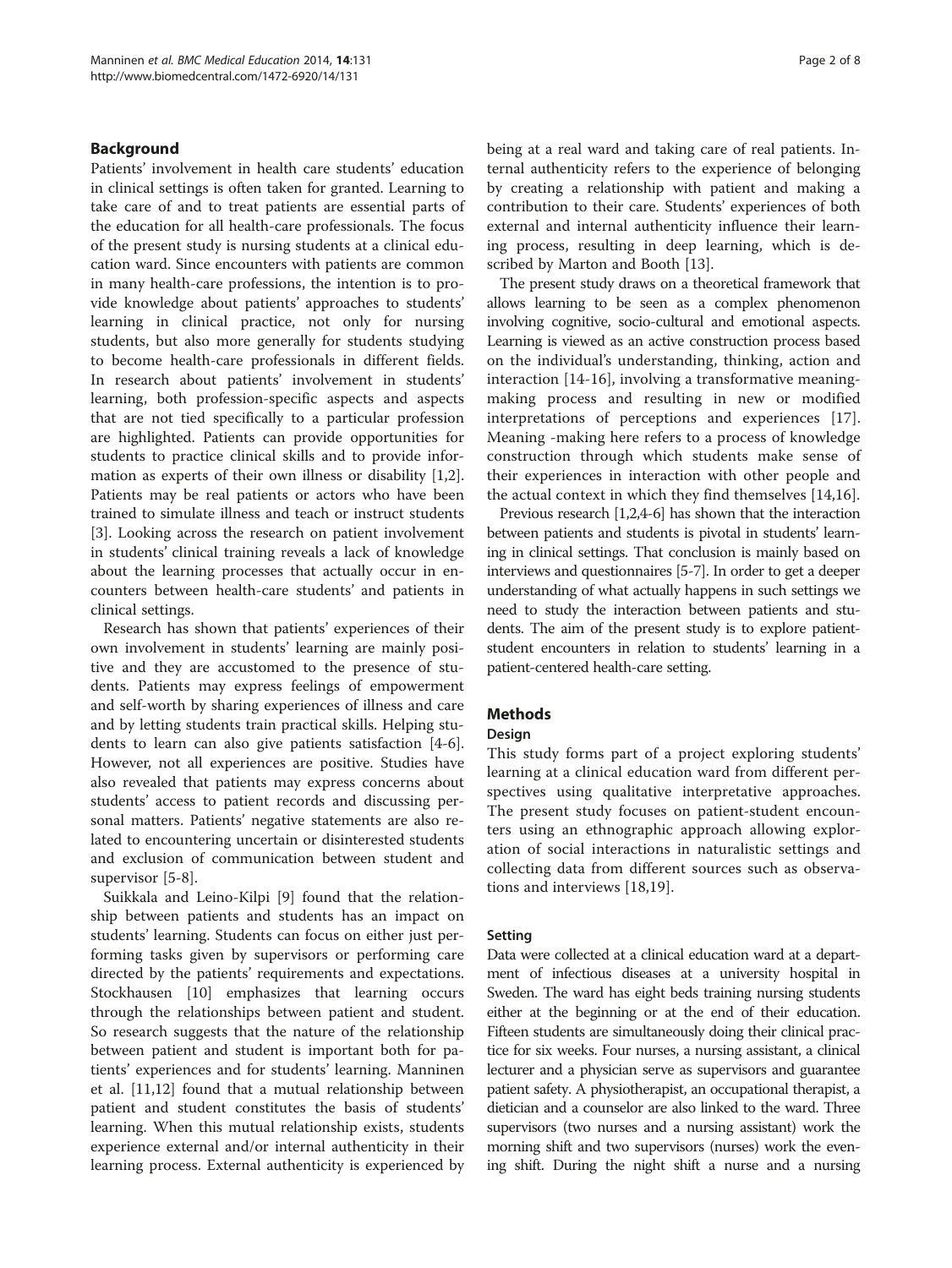assistant take care of the patients and there are no students present.

The pedagogical framework is based on patient-centered learning. The students take care of their own patients as independently as possible with support from the supervisors. They work either individually or in pairs. The students are allowed to act as nurses; they plan, perform and follow up the nursing care for their patients. The patients are informed about the organization and assured that even though the students are acting independently, the supervisors are responsible for patient safety as well as for the students' learning.

## Participants

In the autumn of 2012 two groups of a total of 28 students completed their clinical practice at the ward. Fourteen of these students were in their second year and 14 were in their final year, and they all had previous experience of clinical practice. All 28 students were informed about the purpose of the study both orally and in writing. Patients who were Swedish- or Englishspeaking and did not have dementia were identified as eligible participants. The first-author contacted the eligible patients the day before the planned observations and gave them both oral and written information. All of the ten patients agreed to participate. The students who took care of these patients were also invited to participate. In all, 11 students, six in their final year and five in their second year volunteered for participation. Six of these were women (four final-year and two second-year) and five men (two final-year and three second-year), aged 21 to 36. As for the patients, there were six women and four men, aged 18 to 89.

## Data collection

Ten observations were performed by a participant observer (KM). The observer wore a nurse uniform and followed one patient and one student, except from one observation with two students, during a morning shift between 7 am and 1 pm. In all, 50 hours of observations were conducted. The observer took extensive field notes including both observational and reflective notes. The observational notes included descriptions of activities and interaction during the observation and the reflective notes included the observers' thoughts and questions that occurred while observing. After each observation audio-recorded follow-up interviews were conducted by the observer with students and patients separately. The participants were encouraged to talk about what had happened that morning and how they felt about it. In all, 21 interviews were conducted lasting between 5–20 minutes and the interviews were transcribed verbatim. After each observation the observer transcribed the field notes, reflected on and discussed the observations with one member (CS) of the research team.

#### Data analysis

The analysis followed ethnographic procedures [[18,19](#page-7-0)] implying an iterative process that involves describing and examining the relationships and linkages between the data from different sources. Through such an interpretative process, an understanding of the data is generated that goes beyond the descriptive level. In an ethnographic approach the presented narratives constitute an interpretation of the actions and interactions and the intention is to transform the observations and interviews into a comprehensive text [\[19\]](#page-7-0).

In the present study the analysis of data involved six different but interrelated steps:

- 1. Transcripts from the field notes and interviews were read through several times by the first author (KM).
- 2. Events including interaction between student and patient were marked.
- 3. Two of the authors (KM, CS) selected four observations for further analysis that included events observed by the observer and talked about by both students and patients. These four observations consisted of various events that were both planned and unexpected. Examples of the events are assisting patient with different activities, taking vital controls and attending a consultation. Two of the students were in their second year and two students in their final year.
- 4. Positive and negative learning situations from these events were identified. In positive learning situations both student and patient expressed positive feelings about what happened and in negative learning situations they expressed negative or not so positive feelings about what happened.
- 5. The learning situations were analyzed further by looking for different characteristics of these situations. Examples of these characteristics are verbal and nonverbal interactions, mutuality and non-functioning interaction.
- 6. These characteristics were subjected to further interpretation, resulting in two narratives consisting of themes illustrating patient-student encounters in relation to students' learning at a clinical education ward. These themes were compared to all ten observations and no new aspects, that were not included in the themes, were found. Accordingly, it was assumed that further observations would not provide new information.

Steps four to six were conducted by KM and discussed with CS. The sixth step was discussed by the whole team (KM, CS, EWH, MS) until consensus was reached.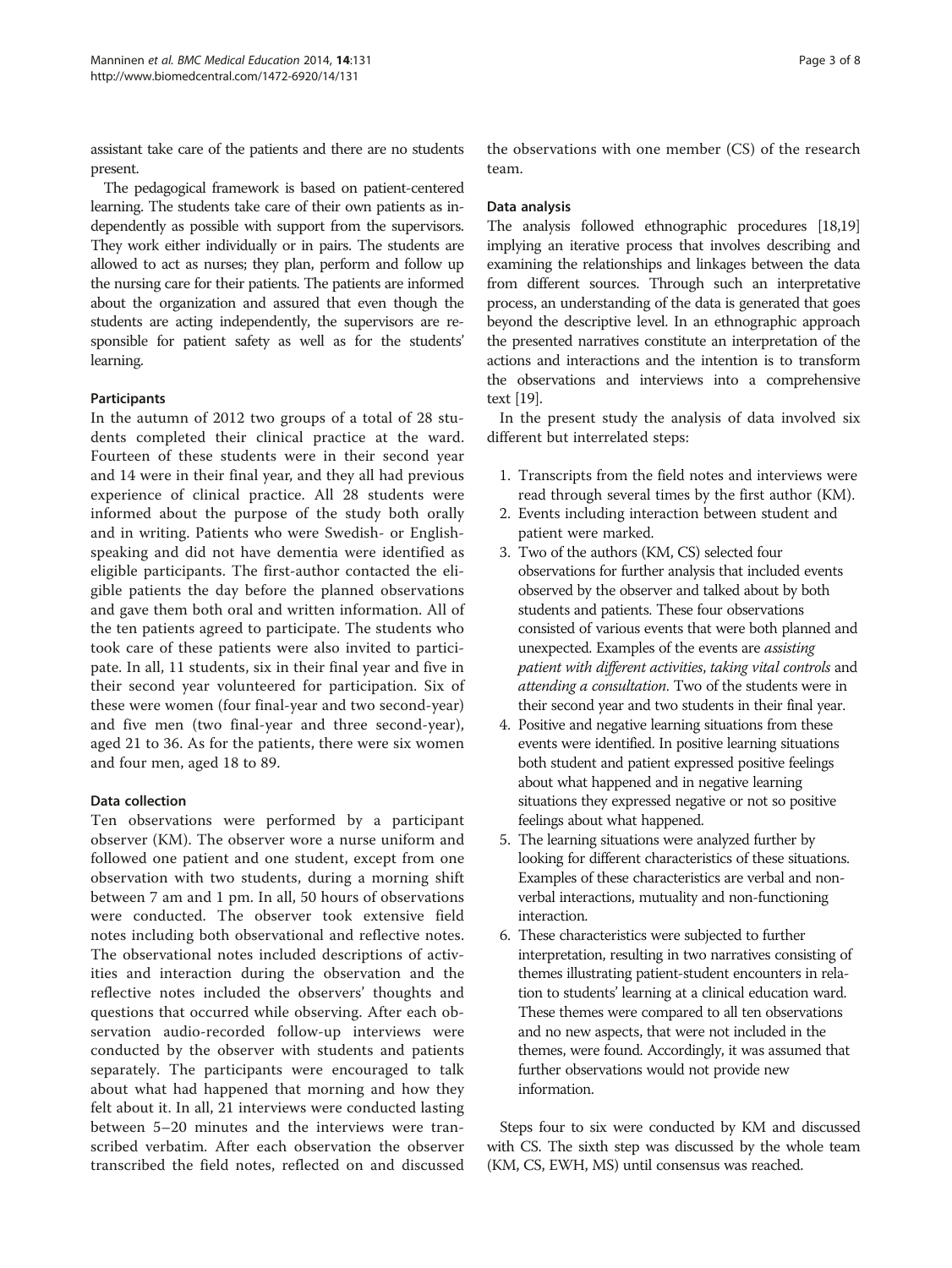#### <span id="page-3-0"></span>Ethical considerations

The study was approved by The Regional Ethical Review Board at Karolinska Institutet in Stockholm. Participants were informed both orally and in writing about the voluntary participation and that the study would not affect student assessment or patient care and that they were able to terminate their participation at any time without any explanation. Participants were also informed about the data confidentiality. Informed written consent was obtained from all participants prior to the observations.

#### Results

The results are presented as two narratives created from the data generated by the observations and interviews. The narratives consist of themes that describe patientstudent encounters in relation to students' learning in the actual context [\[19](#page-7-0)]. The first narrative, Encounters between the patient and the student, describes the interaction and the relationships between patient and student at the ward. The second narrative, Patients' engagement in students' learning, describes the two different ways that patients are engaged in students' learning. An interpretation of the results is presented in Table 1.

#### Encounters between patients and students

Encounters between patients and students involve different types of interaction, resulting in a relationship being formed between them. The theme Creating a good atmosphere describes relationship-building. The nature of this relationship depends on the interaction between students and patients and is illustrated in the themes Mutual relationship and One-way relationship. Good atmosphere and dialogue leads to a mutual relationship. If the dialogue is missing, the relationship is one-way instead of mutual.

Creating a good atmosphere

The student knocks on the door, enters the room, says good morning to the patient, asks about the night and specifically about the painkillers. The patient answers that the third painkiller worked well and wonders if it might be the combination that

|  |  |  | Table 1 Patients' approaches to students' learning |  |  |  |
|--|--|--|----------------------------------------------------|--|--|--|
|--|--|--|----------------------------------------------------|--|--|--|

| Learning relationship           | Attending relationship           |  |  |
|---------------------------------|----------------------------------|--|--|
| • Mutual relationship           | • One-way relationship           |  |  |
| • Patient as active participant | • Patient as passive participant |  |  |
| • Joint action                  | • Training object                |  |  |

Patient-student encounters and interaction develop in to either a learning relationship or an attending relationship. A learning relationship is based on mutual relationship between patients and students which results in that patients are actively participating in students' learning and they both experience it as a joint action. An attending relationship is based on one-way relationship between patients and students resulting in patient as a passive participant just letting students to practice on their bodies.

worked. The student stands near the bed, looks the patient in the eye and explains how the different types of painkillers work and says that he will inform the doctor at the round which painkillers the patient received and how he experienced the effect of them. The patient nods his head in agreement. [Field note, final-year male student (4), male patient (3)]

The students visit their patients and sometimes the patients are already waiting for them. If they are still asleep the students carefully wake them up. The students ask the patients how they are doing and whether they have slept well. If they have met the patient before, they also follow up on what has happed since they last met. If they meet for the first time, the students start by introducing themselves. There is a lot of smiling and laughter and the patients and the students have eye contact all the time. The patients and the students show interest in each other by asking questions and discussing not only the patients' medical condition but also things outside the hospital world.

The students pay attention to patients as individuals… they care a lot about our well-being. [Male patient (3)]

You can discuss your work or this and that…so we have a little bit of fun as well… [Female patient (6)]

The students prepare the patients for the medicaltechnical tasks, such as taking vital controls or blood samples by giving information not only about what is going to happen, but also about how and why. The students present their plan for the shift and discuss it with the patients, to make sure that the patients understand and accept the plan. The patients are given an opportunity to ask questions and express their opinion in relation to the plan. Sometimes the patients wish to change some details and if possible the students make the changes.

The student first said that I could take the medicine later… she also checked with the supervisor…this is what I do at home if I need to go somewhere…I take the diuretics later.

[Female patient (1)]

#### Mutual relationship

The students show interest in their patients by obtaining information about them in different ways. They read the records and observe the patients by looking, listening and touching. They also assist the patients in their everyday activities when needed. The students put together all the information from their observations with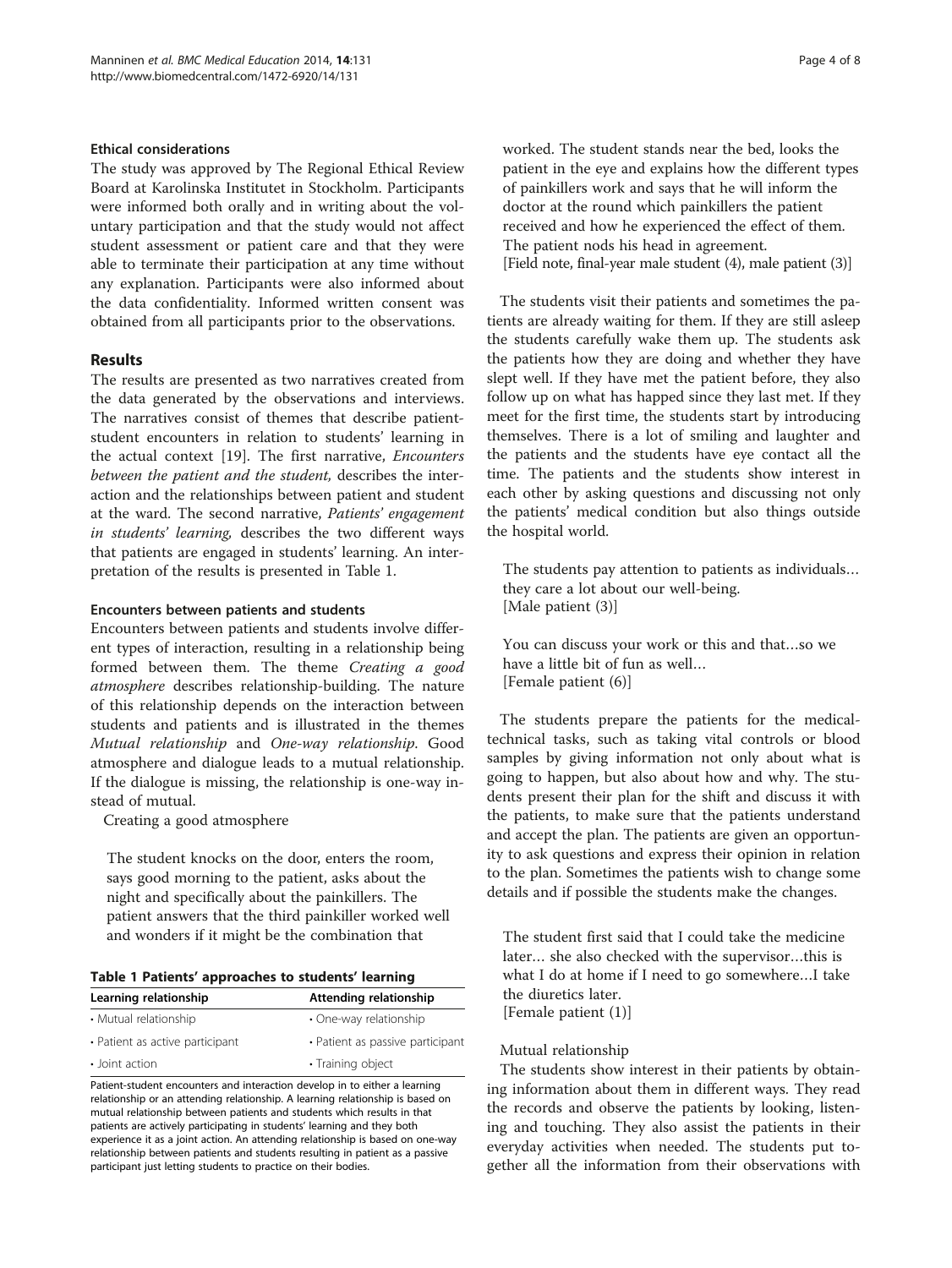the information from the records and reports from and discussions with peers, supervisors and physicians. Spending time together with the patients and communicating with them results in students getting to know the patients as individuals.

I got a report from my peer student, I read the nursing care plan so I knew that I knew quite a lot about the patient… I sat down and introduced myself…told her that I'd take care of her that evening and that I had noticed that she used to work as a nurse and we started to discuss… [Second-year male student (8)]

I got the evidence for the importance of seeing the individual, listen to him and not take over…the patient is in focus and decides what we do and how and why…so he needs to be informed and understand what it's all about. [Second-year female student (10)]

The patients also get to know the students. They know how far the students have come in their education and how they are getting on. Sometimes the patients forget that the students are not yet graduated nurses, since the patients feel that the students have taken care of them in an equally qualified manner as graduated nurses.

It works better…nowadays they do things in the right order… take all devices with them before they come in.

[Male patient (4)]

I didn't think of some of them as students…they showed initiative and were knowledgeable… [Female patient (1)]

One-way relationship

When the students focus on carrying out the planned tasks, the communication between the patients and students is based on short questions and short answers about the tasks at hand. The students have few followup questions and these mainly relate to the effects of medicine.

It feels silly when they say they are about to put the needle in, I know that and I'm prepared…there's no need to say that…But it would be nice to know why they take all these samples…why they need to put all those needles in …to get an explanation…My students are professional when they do things, but they don't give me that much information or answer my questions.

[Female patient (5)]

The patients experience that the students do not enter their room spontaneously, but only when they are about to perform something or when the patients call them. The patients also express that they have to ask specifically for what they need; sometimes they even have to repeat their needs and remind the students about their wishes. The students inform the patients about the tasks they are about to perform or the patients inform the students, but there is no real dialogue between them. Both students and patients lack a holistic picture of the patients' situation.

We didn't have a conversation, she treated me rather than informed me…I stay silent while she works… you have done what you could and I received as much as I was able to… [Male patient (9)]

## Patients' engagement in students' learning

Patients are engaged in students' learning, but the engagement depends on the nature of the relationship between them. The themes Patient as an active participant and Patient as a passive participant illustrate the different ways of patients' engagement.

The patient as an active participant

When the patients and the students have a mutual relationship, the patient becomes an active participant in students' learning. The patients express an understanding of the students' need to practise and perform by themselves, as opposed to just observing and imitating the supervisors. The patients allow the students to perform different medical-technical procedures, such as taking blood samples, vital controls and wound care. The patients also show the students where they can find a suitable vein, they advise students on how to perform different tasks and they do it together with the students and also check whether the students have all the necessary equipment before they start the procedures. The patients are willing to help the students even though the students sometimes fail and need to redo the procedure, which sometimes can even be painful for the patients.

Small mistakes happen everywhere…anyway he knew what he was doing…he was like a professional. It is normal that you make some minor mistakes. [Male patient (3)]

Not only do the patients let the students perform these medical-technical procedures; they also give the students information about themselves. They tell the students how the illness affects their lives. So the patients actively take part in students' learning by allowing them to practise, telling about themselves, showing, giving advice, holding things and reminding them. The patients also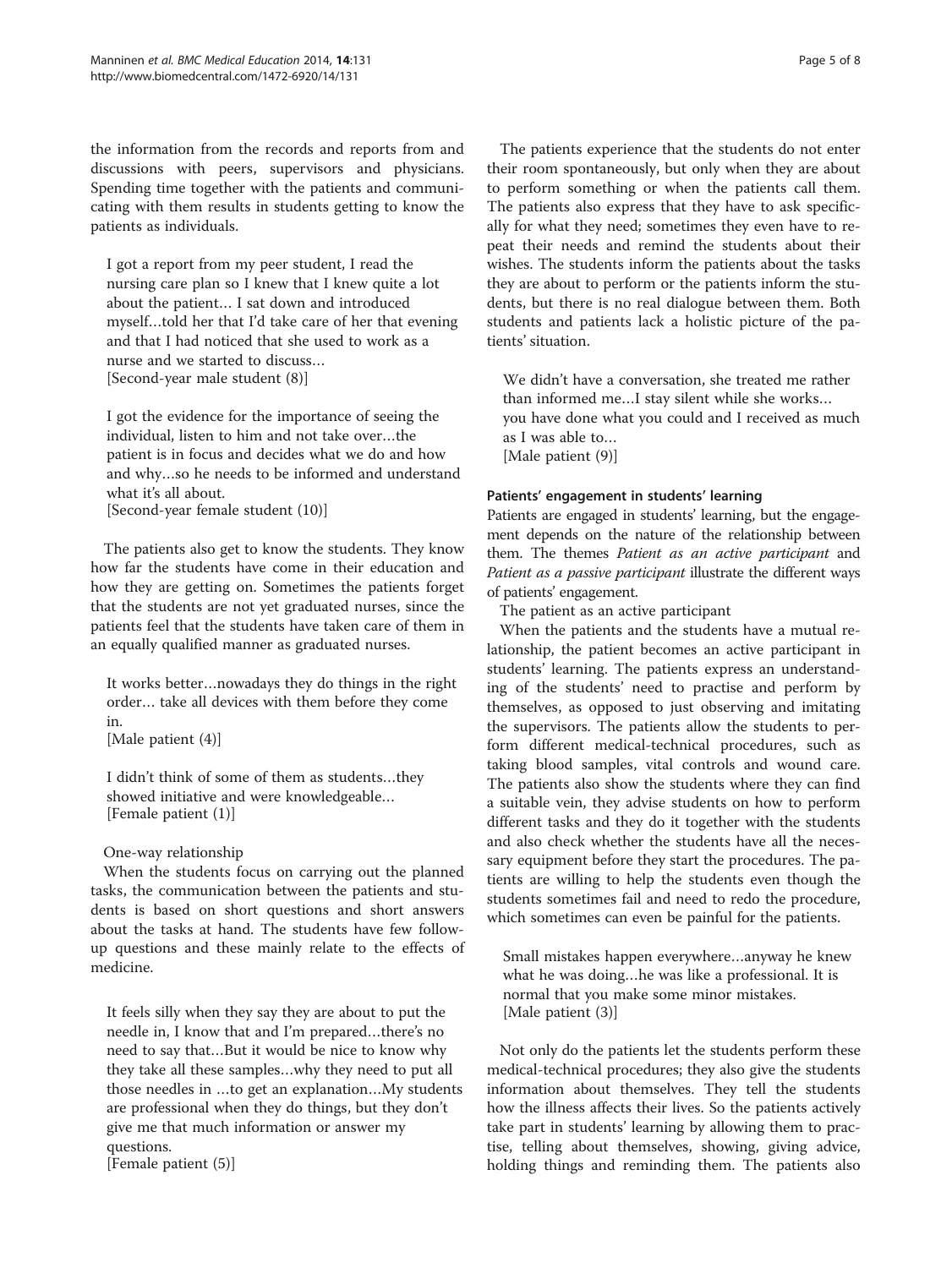express awareness of their participation in students' learning.

I think it's fantastic that she shared her story with me…I feel warm inside and it inspires me to become a nurse.

[Final-year female student (3)]

They always ask if it's okay before they proceed with something. They need to practice as much as possible. One day they'll be responsible for everything and it's good to have had the support and the possibility to practice. Sometimes I even give them some advice on how they should do something and assist by holding things.

[Female patient (7)]

Patients also express that they gain knowledge about their own condition when they communicate with students.

I learnt something today…about my blood pressure… I thought that I had medicine for that but it turned out I didn't. They [the students] listen to me and they explain as good as they can and even better… that is different from other wards where they [nurses and physicians] think that because they know something everybody knows it. [Female patient (2)]

The patient as a passive participant

If the mutual relationship between patients and students is missing, the patients remain passive participants in the students' learning. This means that the patients still have an understanding of the students' need to practice and they are willing to help the students by allowing the students to train but do not actively engage in a dialogue with students around the health-care procedures The students focus on performing medical-technical tasks and inform patients of what will happen and how, but not always explain why. The verbal communication between the patients and the students is curt. When the students are performing medical-technical tasks, the patients often turn their heads away and patients and students generally have quite little eye contact with one another.

The student informs the patient that he will take some blood samples and asks if she bled from the nose or vomited during the night. The patient says none of these things happened. They talk quietly and briefly. The student looks for veins in the patient's arm. The patient turns her head away. The student inserts the needle into a vein but does not succeed. He tells the patient, who looks towards the student

for a short while and then turns her head away again without saying anything. The student continues to look for veins and says that it is difficult since the patient is dehydrated. He finds a vein, inserts the needle and asks the patient if it hurts. The patient says that it hurts. The student does not respond to that. He does not succeed this time either and says that he will wait a while and asks the patient if it is okay that he takes the vital controls instead. The patient nods her head. [Field note, final-year male student (6), female patient (5)]

As a passive participant the patients help the students by letting them practice. The patients offer parts of their bodies for students to practice on. The students express that they just repeat tasks they already know how to perform rather than learn something new from the patients.

To be honest, I didn't learn much from her…she was doing well…I was checking the blood pressure…it was good to practice that. [Second-year female student (11)]

The patient-student encounters in relation to students' learning at a clinical education ward are illustrated in Table [1](#page-3-0). The encounters result in a relationship which can be either one-way or mutual. The relationship thus becomes an attending relationship with patients as passive participants, or a learning relationship with the patient being involved as an active participant in students' learning.

## **Discussion**

Good atmosphere and mutual relationships are of importance for patients' participation in students' learning process as active participants. In the present study, the patients are engaged in students' learning but differ in the extent to which they are active participants or just letting the students practice on their bodies. Patients' active participation can develop into a learning relationship providing rich opportunities for students to learn from and with the patients.

Monrouxe et al. [[20](#page-7-0)] found that patients usually participate passively as objects rather than as subjects in students' learning. But what are the the prerequisites for patients' active participation and for achieving a mutual relationship? Based on the research presented here we suggest that a pedagogical framework emphasizing patient-centeredness and student responsibility offers genuine opportunities for students to create a mutual relationship with patients. The patient-centered pedagogical framework provides the students with opportunities to take an interest in patients' situations, interact with them and establish an ongoing dialogue, since they spend time together continuously. This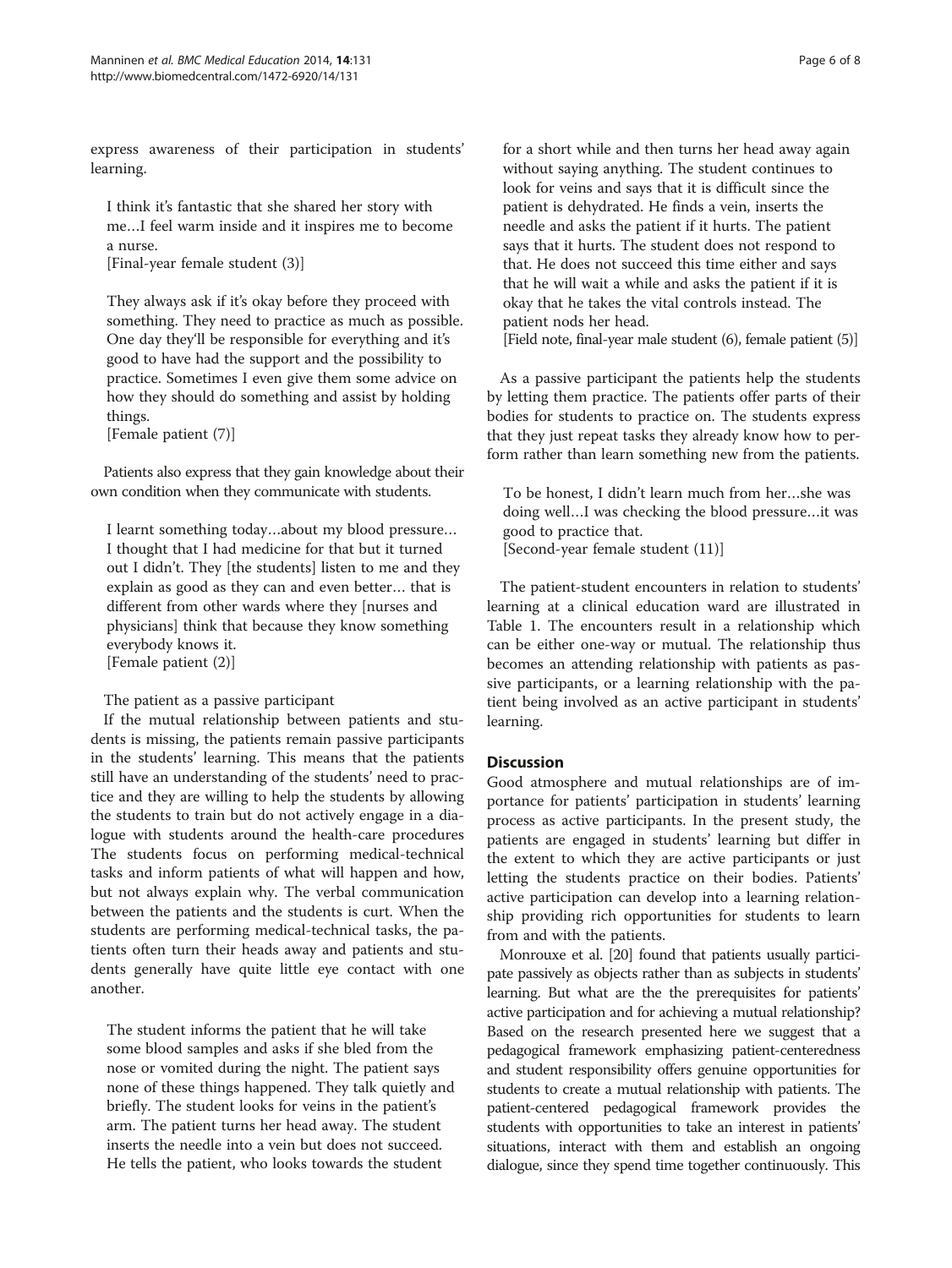conclusion is in line with Warmington [[21](#page-7-0)], who points out attentiveness, respectful dialogue and commitment as important elements in patient encounters. Debyser et al. [[4](#page-7-0)] also stress the patients' appreciation for students spending time with them. This study shows that when the students are interested in patients as individuals and subjects, not solely as objects on which to practice, they manage to create a good atmosphere. Similarly, the patients become interested in the students and are willing to help them to learn. This interaction between patients and students can result in a mutual relationship.

When students and patients work together they also engage in a meaning-making process that potentially results in transformative learning and knowledge construction [[14,16,17\]](#page-7-0). When students assume a holistic approach to the patients' situation, the encounters become meaningful for both of them. By relating experiences with the patients to their previous knowledge, the students enhance their understanding and readiness for future encounters. They construct this new understanding based on the encounters with patients as active participants. The patients gain knowledge and experience by contributing to students' learning. In Manninen et al. [[11](#page-7-0)] students expressed that they learned from, through and with the patients. The present study shows that when students are patient-centered the learning becomes a joint action where patients are active participants and the mutual relationship develops into a learning relationship as presented in Table [1](#page-3-0).

Moreover, patient-centeredness consists of students' taking care of their own patients with the support from the supervisors when needed. Since the students are encouraged to work independently, the patients and the students interact on their own, without the supervisors being present. The patients and the students establish a continuous dialogue and the patients know what is going on and why and also who is doing what. The students are informed of the patients' situation concerning medical and nursing care and both of them get a holistic picture of the patients' situation. Accordingly, the patient-centeredness enables patients to participate in the students' learning in a direct and active way, although they are not specifically trained for this participation. Bleakley and Bligh [\[22](#page-7-0)] as well as Lauckner et al. [[8\]](#page-7-0) emphasize the need for patients' participation and students' learning *with* patients. The present study illustrates how this can be achieved.

Despite the pedagogical framework not all students are patient-centred and not all manage to build mutual relationships. When the students do not spend sufficient time with the patients the interaction will be scarce and the dialogue will be lacking. This results in an attending relationship where the patient takes the role of a passive participant still willing to let the students practice, but as an object rather than a subject, see Table [1](#page-3-0). In such

circumstances, the students do not show any particular interest in the patients' situation; they are focused on performing tasks and so get bits and pieces of information without seeing how the pieces can be linked together, see also Manninen et al. [\[12\]](#page-7-0). This means learning from the patients rather than with the patients as emphasized by McLahlan et al. [\[5\]](#page-7-0) and Towle and Godolphin [\[2\]](#page-7-0). Hence, the supervisors can play a crucial role in supporting students in integrating theoretical knowledge and patient information in nursing care. Accordingly, the results of the present study will be used to further develop the supervision at the clinical education ward. Supervisors are important for students' learning and more research is needed on how supervisors can encourage and stimulate students to create mutual relationships in this kind of setting. The present study focuses on understanding students' learning processes in relation to patients' approaches. In order to illuminate the learning outcomes in relation to patients' approaches, further research could be directed towards studies comparing learning outcomes in settings that specifically enhance patient-centered care to learning outcomes in other clinical settings.

#### Methodological considerations

In the preset study participation was voluntary both regarding patients and students and therefore it is possible that not all kind of experiences have been captured. However, the participants, both patients and students, expressed diverse experiences concerning the encounters between them, which was the issue at hand. Inviting students from different levels was an attempt to get varied experiences [\[23](#page-7-0)]. In an ethnographic approach the participant observer is actively engaged with the participants and therefore reflexivity is needed. During the fieldwork reflexivity was ensured by taking reflective notes and discussing the observations [[19](#page-7-0)]. The first author had a pre-understanding of the setting which has been challenged continuously within the research group. Moreover, investigator triangulation was used to increase trustworthiness. To allow transferability of the results the setting for the study is described at some length [[23,24\]](#page-7-0). Relating the results to the learning theories [[14-17](#page-7-0)] attempts to enhance the applicability of the results in other contexts [\[19,23](#page-7-0)].

## Conclusions

When the patient-student encounters at the clinical education ward result in a mutual relationship the patients become active participants in students' learning. A patientcentered pedagogical framework enhances learning as a joint action where a learning relationship between the patients and the students can be established. Providing students with possibilities to interact with patients in a meaning making learning process could be regarded as a